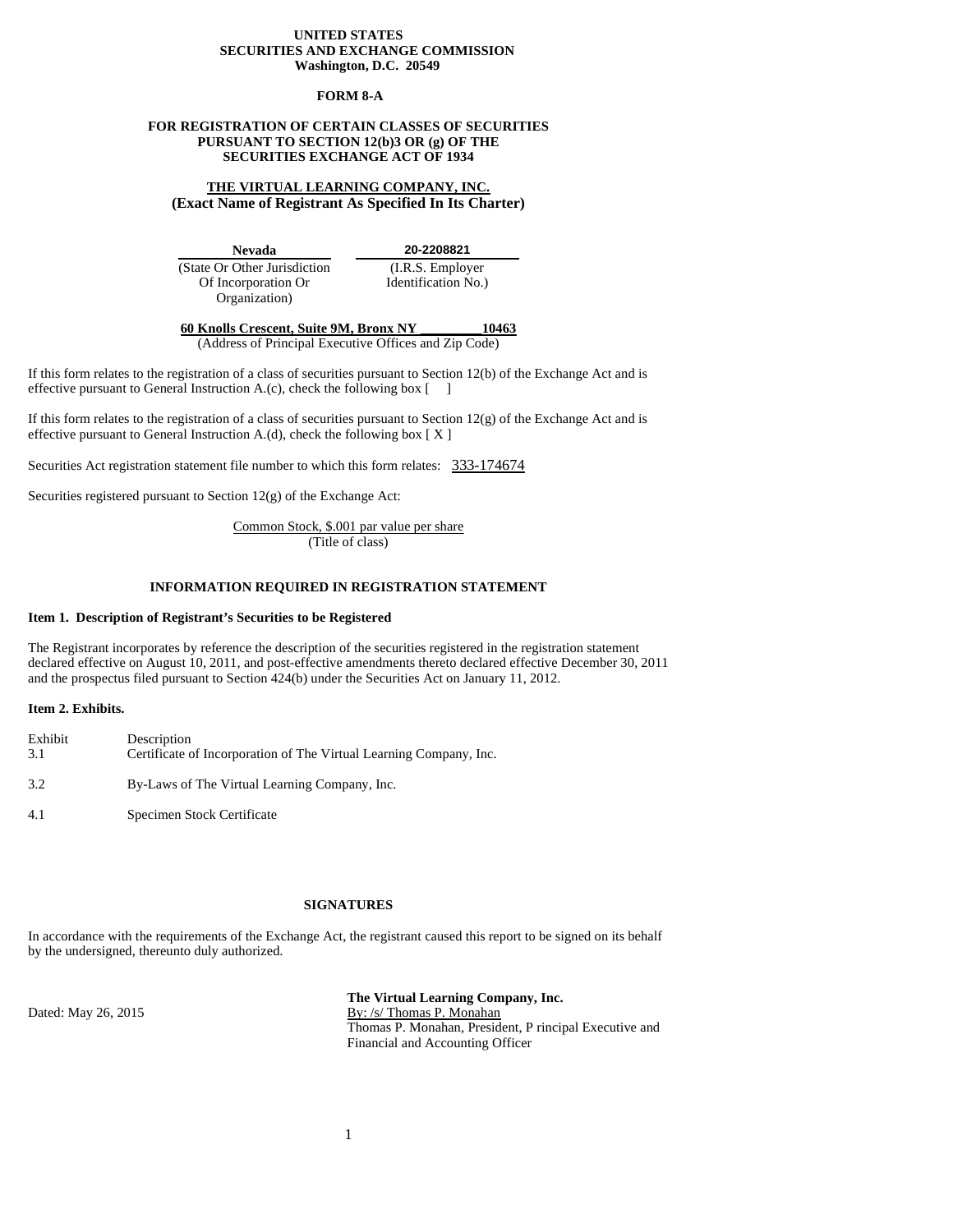## **Articles of Incorporation**

**Dean Heller Secretary of State 206 North Carson Street** 

**Carson City, Nevada 89701-4299** 

 **January 6, 2009** 

**(775)884-5708** 

 **In the Office of Dean Heller Secretary of State** 

# **ARTICLES OF INCORPORATION**

(PURSUANT TO NRS 78)

1. Name of Corporation :

The Virtual Learning Company, Inc.

2. Resident Agent Name and Street Add :

Marilyn Radloff 115 Taurus Circle Reno, Nevada 89511

3. Number of Shares :

75,000,000 Par value: \$.001

4. Name and Addresses of Board of Directors / Trustees :

Thomas P. Monahan

60 Knolls Crescent, Suite 9M Bronx, New York 10463

5. Purpose :

The purpose of this Corporation shall be\_\_\_\_\_\_\_\_\_\_.

6. Name, Address and Signature of Incorporator :

Roger L. Fidler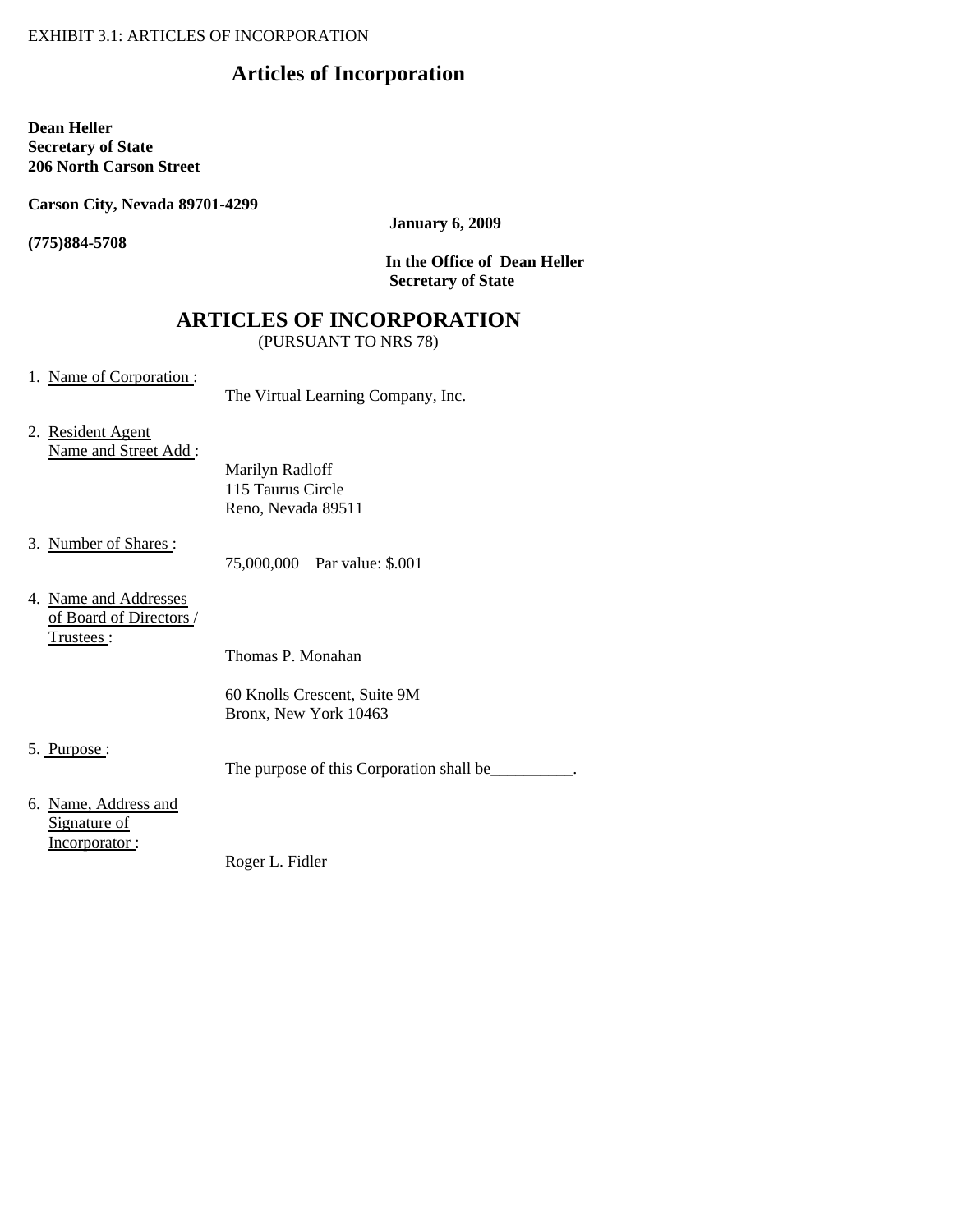Signature: /s/Roger L. Fidler

225 Franklin Avenue Midland Park, NJ 07432

## 7. Certification of Acceptance of Appointment of Resident Agent :

I hereby accept appointment as Resident Agent for the above-named Corporation.

/s/ Marilyn K. Radloff

## 01/4/09

Authorized Signature of R.A. Or on Behalf of R.A. Company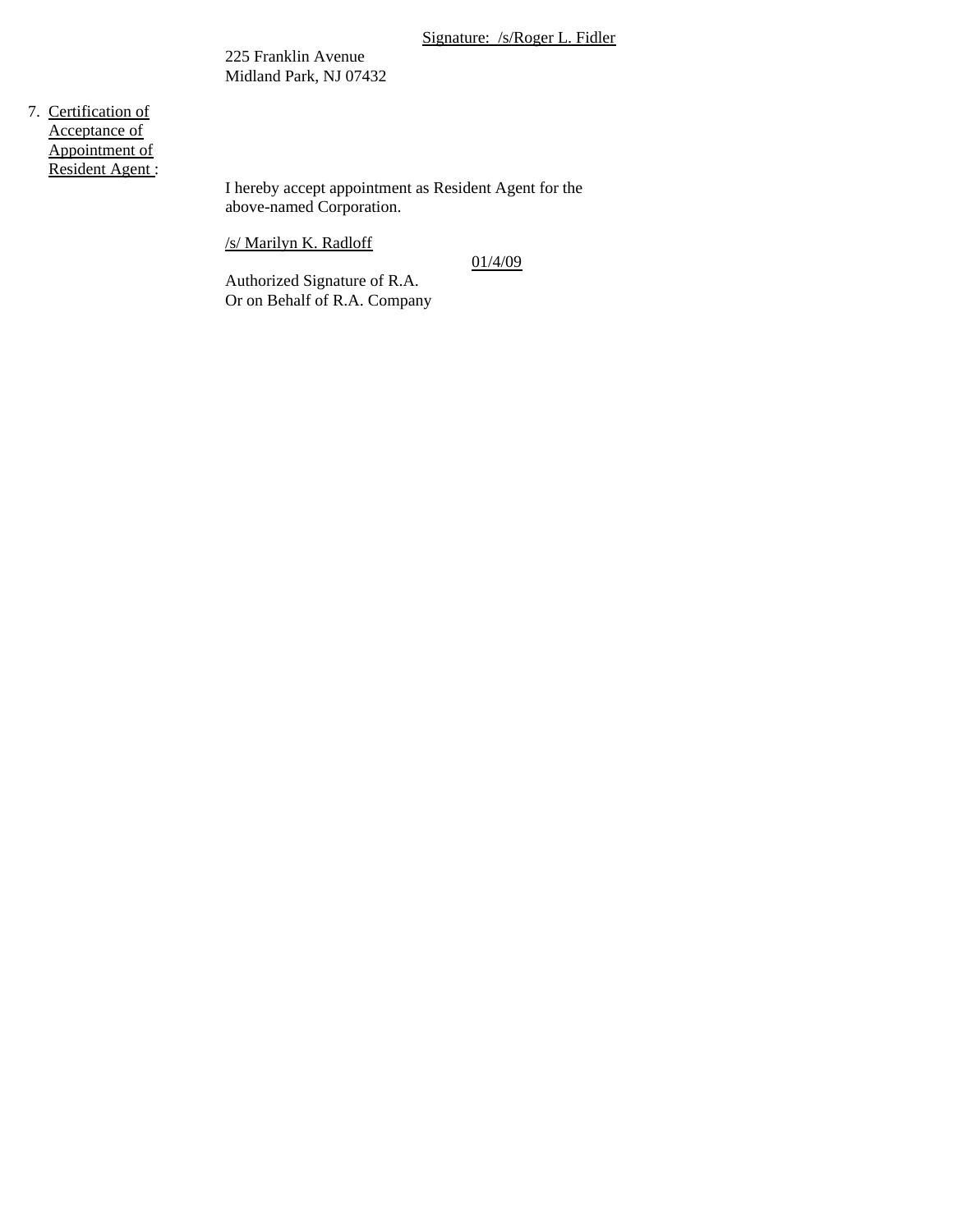## **TABLE OF CONTENTS BY-LAWS**

#### ARTICLE I – OFFICES

- 1.1 Registered Office
- 1.2 Other Offices

## ARTICLE II – SHAREHOLDERS

- 2.1 Place of Meetings
- 2.2 Annual Meetings
- 2.3 Special Meetings
- 2.4 Notice of Meetings
- 2.5 Purpose of Meetings
- 2.6 Adjourned Meetings and Notice Thereof
- 2.7 Quorum
- 2.8 Voting
- 2.9 Proxy
- 2.10 Action Without Meeting
- 2.11 Inspection of Corporate Records
- 2.12 Inspection of Bylaws

## ARTICLE III – DIRECTORS

- 3.1 Powers
- 3.2 Number of Directors
- 3.3 Election and Term of Office
- 3.4 Vacancies

## ARTICLE IV – MEETINGS OF THE BOARD OF DIRECTORS

- 4.1 Place of Meetings
- 4.2 First Meeting
- 4.3 Regular Meetings
- 4.4 Special Meetings
- 4.5 Notice of Adjournment
- 4.6 Waiver of Notice
- 4.7 Quorum
- 4.8 Meetings by Telephone
- 4.9 Adjournment
- 4.10 Action Without Meeting
- 4.11 Votes and Voting
- 4.12 Inspection of Books and Records

ARTICLE V – COMMITTEES OF DIRECTORS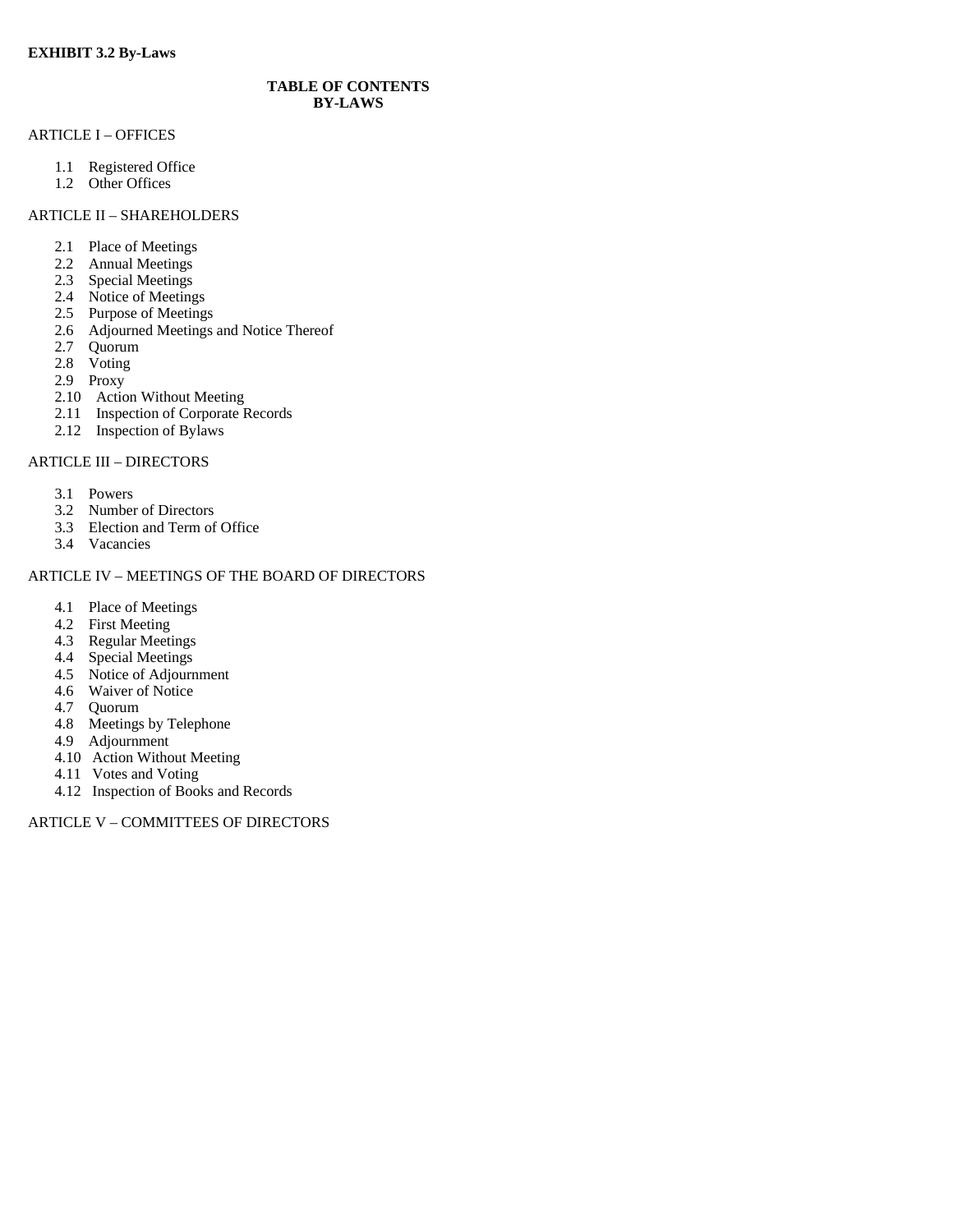- 5.1 Power to Designate
- 5.2 Regular Minutes
- 5.3 Action Without Meeting

## ARTICLE VI – COMPENSATION OF DIRECTORS

6.1 Fees and Compensation

## ARTICLE VII – OFFICERS

- 7.1 Appointment of Officers
- 7.2 Time of Appointment
- 7.3 Additional Officers
- 7.4 Compensation of Officers
- 7.5 Vacancies
- 7.6 Chairman of the Board
- 7.7 Vice-Chairman
- 7.8 President
- 7.9 Vice-Presidents
- 7.10 Secretary
- 7.11 Assistant Secretaries
- 7.12 Treasurer
- 7.13 Assistant Treasurers
- 7.14 Surety

## ARTICLE VIII – CERTIFICATES OF STOCK

- 8.1 Share Certificates
- 8.2 Transfer Agent
- 8.3 Lost or Stolen Certificates
- 8.4 Share Transfers
- 8.5 Voting Shareholder
- 8.6 Shareholders Record

## ARTICLE IX – GENERAL PROVISIONS

- 9.1 Dividends
- 9.2 Reserves
- 9.3 Checks and Drafts
- 9.4 Fiscal Year
- 9.5 Representation of Securities of Other Corporations and Entities
- 9.6 Corporate Automobiles, Aircraft and Other Such Property

## ARTICLE X – INDEMNIFICATION

## ARTICLE XI – AMENDMENTS

- 11.1 By Shareholder
- 11.2 By Board of Directors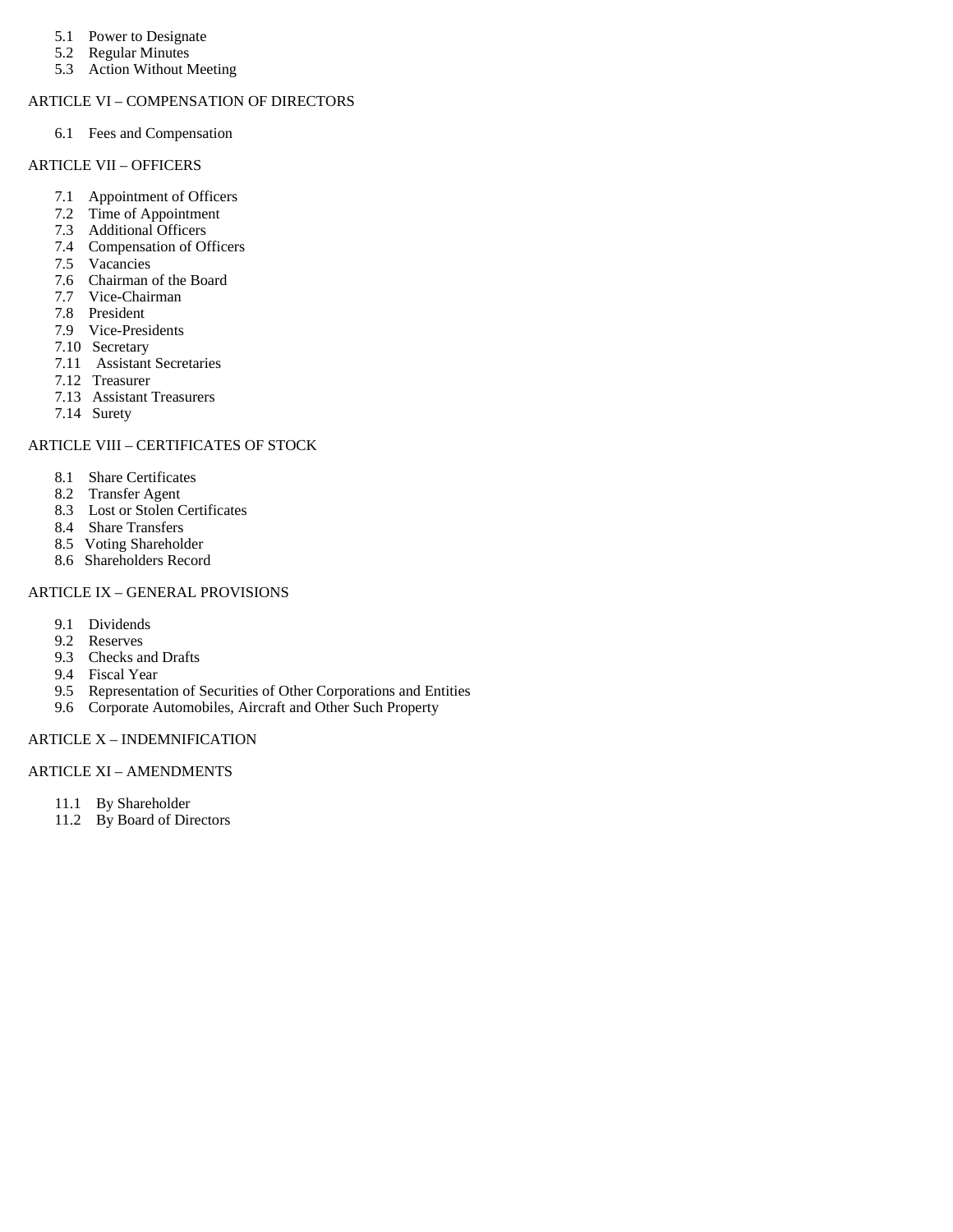#### BY-LAWS

#### OF

## **VIRTUAL LEARNING COMPANY, INC.**

#### A NEVADA CORPORATION

#### ARTICLE I

#### **OFFICES**

SECTION 1.1 – Registered Office – The corporation, by resolution of its Board of Directors, may change the location of its registered office as designated in the Articles of Incorporation to any other place in Nevada. By like resolution the resident agent at such registered office may be changed to any other person or corporation, including itself. Upon adoption of such a resolution, a certificate certifying the change shall be executed, acknowledged, and filed with the Secretary of State.

SECTION 1.2 – Other Offices – The corporation may also have offices at such other places both within and without the State of Nevada as the Board of Directors may from time to time determine or the business of the corporation may require.

#### ARTICLE II

#### SHAREHOLDERS

SECTION 2.1 – Place of Meetings – All annual meetings of shareholders and all other meetings of shareholders shall be held at the registered office of the corporation or at such other place within or without the State of Nevada as determined by the Board of Directors or by the written consent of all shareholders entitled to vote thereat, given either before or after the meeting and filed with the Secretary of the corporation.

SECTION 2.2 – Annual Meetings – The annual meetings of the shareholders shall be held not more than two-hundred (200) days after the close of the fiscal year of the corporation and will be held at a time and date specified by the Board of Directors. At such meeting, directors shall be elected, reports of the affairs of the corporation shall be considered, and any other business that may properly be brought before the meeting.

SECTION 2.3 – Special Meetings – Special meetings of the shareholders, for any purpose or purposes, unless otherwise prescribed by statute or by the Articles of Incorporation, may be called at any time by the President, by resolution of the Board of Directors, or by one or more shareholders holding not less than one-fifth of the voting power of the corporation. Requests for special meetings shall state the purpose of the meeting.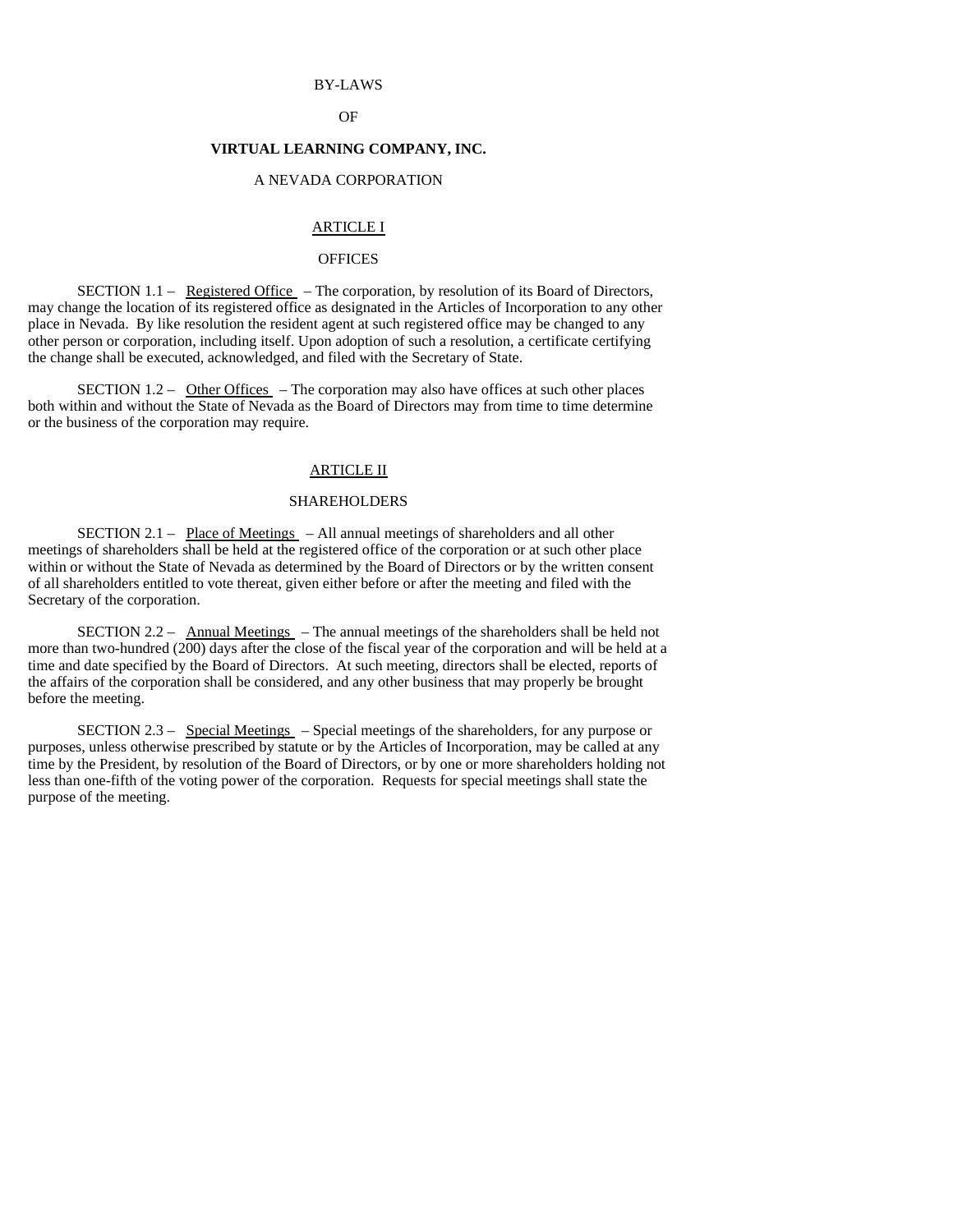SECTION 2.4 – Notice of Meetings – Notices of each annual meeting or special meeting shall be in writing, signed by the President or a Vice-President or the Secretary or an Assistant Secretary or by such other person or persons as the directors shall designate, and shall be given to each shareholder entitled to vote, except as provided by Nevada Statute, either personally or by mail or other means of written communication, charges prepaid, addressed to such shareholder at his address appearing on the books of the corporation or given by him to the corporation for the purpose of notice. If a shareholder gives no address, notice shall be deemed to have been given if sent by mail or other means of written communication addressed to the place where the registered office of the corporation is situated, or if published at least once in some newspaper of general circulation in the county in which said office is located or published on a general wire service that ordinary corporate communications are transmitted to the public at large. All such notices shall be sent to each shareholder entitled thereto not less than ten (10) days nor more than sixty (60) days before each annual meeting, and shall specify the place, the day and the hour of such meeting, and shall state such other matters, if any, as may be expressly required by statute.

SECTION 2.5 – Purpose of Meetings – Business transacted at any special meeting of shareholders shall be limited to the purposes stated in the notice.

SECTION 2.6 – Adjourned Meetings and Notice Thereof - Any shareholders meeting, annual or special, whether or not a quorum is present, may be adjourned from time to time by vote of a majority of the shares, the holders of which are either present in person or represented by proxy thereat, but in the absence of a quorum, no other business may be transacted at such meeting.

When any shareholders meeting, either annual or special, is adjourned for thirty (30) days or more, notice of the adjourned meeting shall be given as in the case of an original meeting. Except as aforesaid, it shall not be necessary to give any notice of an adjournment or of the business to be transacted at an adjourned meeting, if the time and place thereof are announced at the meeting at which such adjournment is taken.

SECTION 2.7 – Quorum – The presence in person or by proxy of persons entitled to vote a majority of the voting shares at any meeting shall constitute a quorum for the transaction of business. The shareholders present at a duly called or held meeting at which a quorum is present may continue to do business, except as otherwise provided by statute, the Articles of Incorporation, or these Bylaws, until adjournment, notwithstanding the withdrawal of enough shareholders to leave less than a quorum.

SECTION 2.8 – Voting – Unless the board of directors has fixed in advance a record date for purposes of determining entitlement to vote at the meeting, the record date shall be as of the close of business on the day preceding the date on which the meeting shall be held. Every shareholder entitled to vote at any meeting, annual or special, shall not have the right to cumulate his votes.

When a quorum is present or represented at any meeting, the vote of the holders of a majority of the stock having voting power present in person or represented by proxy shall be sufficient to elect directors or to decide any questions brought before such meeting, unless the question is one upon which by express provision of any statute or the Articles of Incorporation, a different vote is required in which case such express provision shall govern and control the decision of such question.

SECTION 2.9 –  $P_{\text{roxy}}$  – At any meeting of the shareholders, either annual or special, any shareholder may be represented and vote by a proxy or proxies appointed by an instrument in writing. In the event that any such instrument in writing shall designate two or more persons to act as proxies, a majority of such persons present at the meeting, or, if only one shall be present, then that one shall have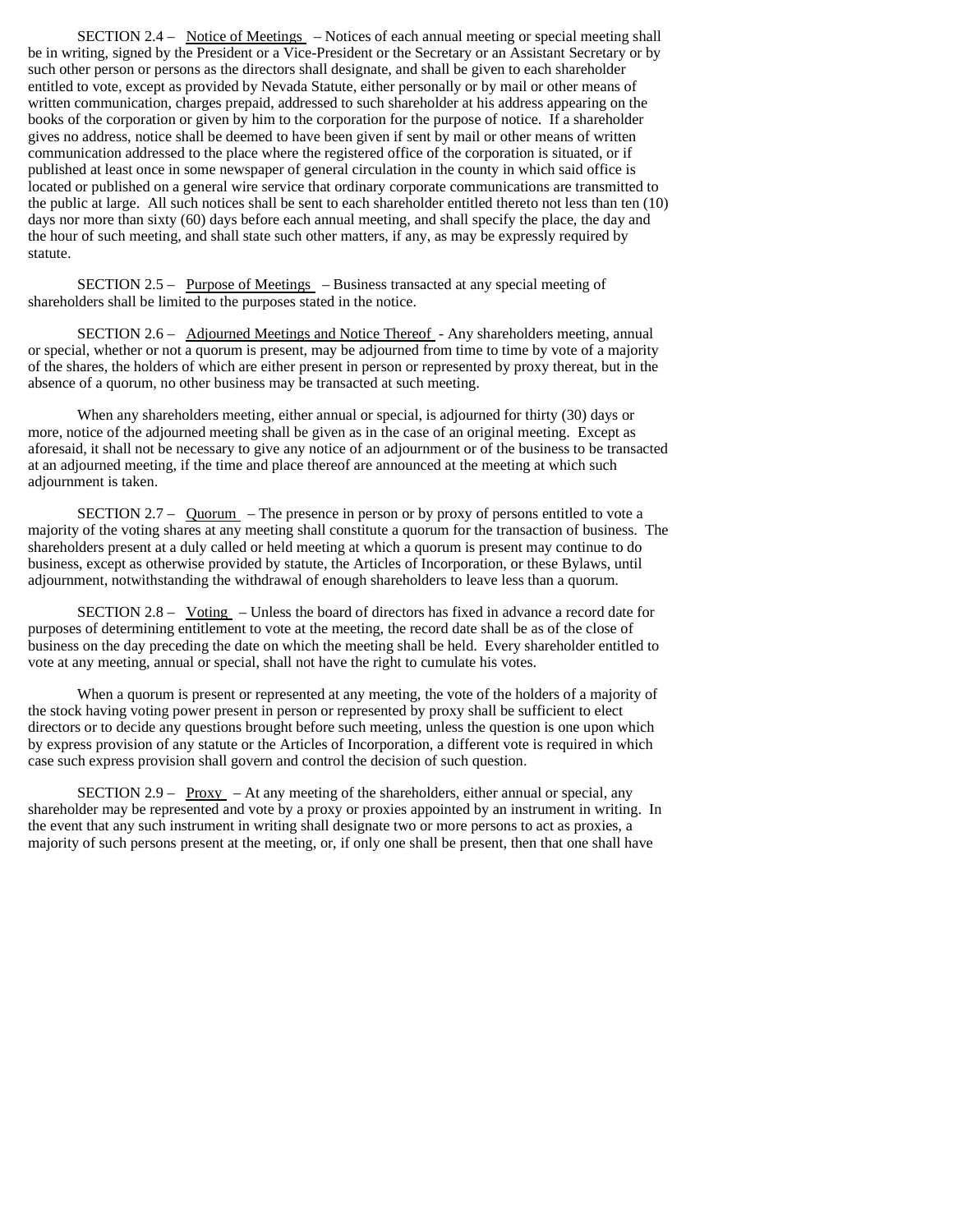and may exercise all of the powers conferred by such written instrument upon all of the persons so designated unless the instrument shall otherwise provide. No proxy or power of attorney to vote shall be used to vote at a meeting of the shareholders, either annual of special, unless it shall have been filed with the secretary of the meeting when required by the inspectors of election. All questions regarding the qualification of voters, the validity of proxies and the acceptance or rejection of votes shall be decided by the inspectors of election who shall be appointed by the Board of Directors, of if not so appointed, then by the presiding officer of the meeting.

SECTION 2.10 – Action Without Meeting  $-$  Any action which may be taken at a meeting of the shareholders, either annual or special, may be taken without a meeting if authorized by the written consent of shareholders representing at least a majority of the voting power of the corporation, unless the provisions of statutes or the Articles of Incorporation require a greater proportion of voting power to authorize such action in which case such greater proportion of written consents shall be required.

SECTION 2.11 – Inspection of Corporate Records – The stock ledger or duplicate stock ledger, the books of account, and minutes of proceedings of the shareholders, the board of directors and of executive committees of directors shall be open to inspection upon the written demand of any shareholder or the holder of a voting trust certificate within five (5) days of such demand during ordinary business hours if for a purpose reasonably related to his interests as a shareholder, or as the holder of such voting trust certificate. The list of shareholders entitled to vote shall be prepared at least ten (10) days before every meeting of shareholders by the officer in charge of the stock ledger, which shall be the Secretary, and shall be open to inspection by any shareholder, for any purpose germane to the meeting, during ordinary business hours for at least ten (10) days prior to such meeting. Such inspection may be made in person or by an agent or attorney authorized in writing by a shareholder, and shall include the right to make abstracts. Demand of inspection other than at a shareholders' meeting shall be made in writing upon the President, Secretary or Assistant Secretary of the corporation.

SECTION 2.12 – Inspection of Bylaws – The corporation shall keep in its registered office for the transaction of business or other office designated by resolution of the Board of Directors, the original or a copy of these Bylaws as amended or otherwise altered to date, certified by the Secretary, which shall be open to inspection by the shareholders at all reasonable times during ordinary business hours.

#### ARTICLE III

#### DIRECTORS

SECTION 3.1 – Powers – The business and affairs of the corporation shall be managed by its Board of Directors which may exercise all such powers of the corporation and do all such lawful acts and things as are not statute or by the Articles of Incorporation or by these Bylaws directed or required to be exercised or done by the shareholders.

SECTION 3.2 – Number of Directors – The initial authorized number of directors of the corporation which shall constitute the whole board shall be two (2). The number of directors may from time to time be increased or decreased to not less than one (1) nor more than seven (7) by resolution of the Board of Directors. Directors need not be shareholders.

SECTION 3.3 – Election and Term of Office – Directors shall be elected at each annual meeting of shareholders, but if any such annual meeting is not held or the directors are not elected thereat, the directors may be elected at a special meeting of shareholders held for that purpose as soon thereafter as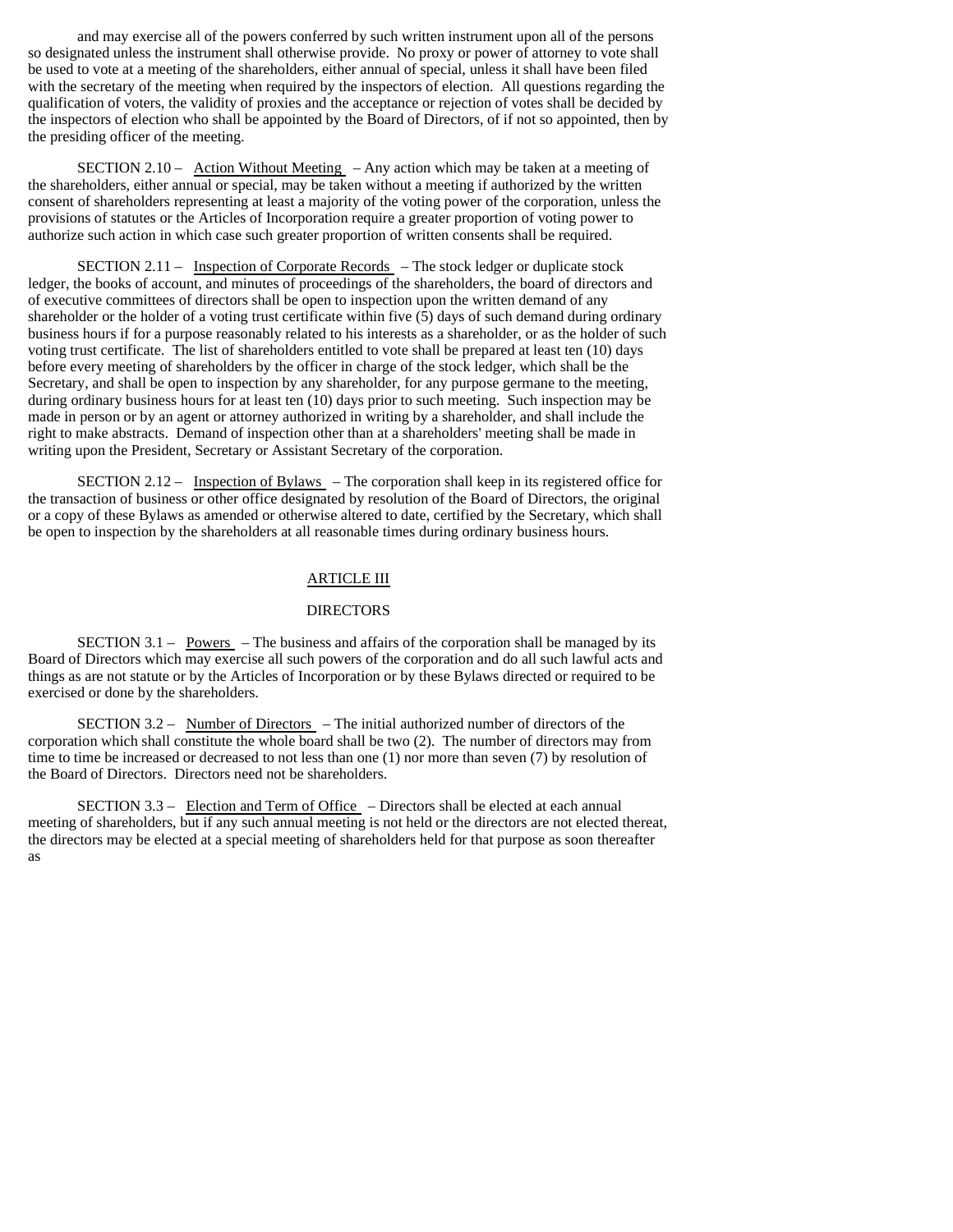conveniently as possible. All directors shall hold office until their respective successors are elected. A director may be removed from office at any time with or without cause by a majority vote of either the shareholders or Board of Directors.

SECTION 3.4 – Vacancies – Vacancies in the Board of Directors, including those caused by an increase in the number of directors, may be filled by a majority of the remaining directors, though less than a quorum, or by a sole remaining director, and each director so elected shall hold office until his successor is elected at an annual or special meeting of shareholders. The holders of a majority of the voting power of the corporation may at any time peremptorily terminate the term of office of all or any of the directors by vote at a meeting called for such purpose or by a written statement filed with the Secretary or, in his absence, with any other officer. Such removal shall be effective immediately, even if successors are not elected simultaneously and the vacancies on the Board of Directors resulting therefrom shall be filled only by the shareholders.

A vacancy or vacancies on the Board of Directors shall be deemed to exist in case of the death, resignation or removal of any director, or if the authorized number of directors be increased, or if the shareholders fail at any annual or special meeting of shareholders at which any director or directors are elected to elect the full authorized number of directors to be voted for at the meeting, or if any director or directors elected shall refuse to serve.

The shareholders may elect a director or directors at any time to fill any vacancy or vacancies not filled by the directors. If the Board of Directors accepts the resignation of a director tendered to take effect at a future time, the Board of Directors or the shareholders shall have power to elect a successor to take office when the resignation is to become effective.

No reduction of the authorized number of directors shall have the effect of removing any director prior to the expiration of his term of office.

## ARTICLE VI

#### MEETINGS OF THE BOARD OF DIRECTORS

SECTION 4.1 – Place of Meetings – Regular and special meetings of the Board of Directors shall be held at any place within or without the State of Nevada which has been designated from time to time by resolution of the Board or by written consent of all members of the Board. In the absence of such designation, all meetings shall be held at the registered office of the corporation.

SECTION 4.2 – First Meeting – The first meeting of each newly elected Board of Directors shall be held immediately following the adjournment of each annual meeting of shareholders. No notice of such meeting shall be necessary to the directors in order legally to constitute the meeting, provided a quorum is present. In the event such meeting is not so held, the meeting may be held at such time and place as shall be specified in a notice given as hereinafter provided for special meetings of the Board of Directors.

SECTION 4.3 – Regular Meetings – Regular meetings of the Board of Directors may be held without call at such time and such place as shall from time to time be fixed and determined by the Board of Directors. Notice of all such regular meetings of the Board of Directors is hereby waived.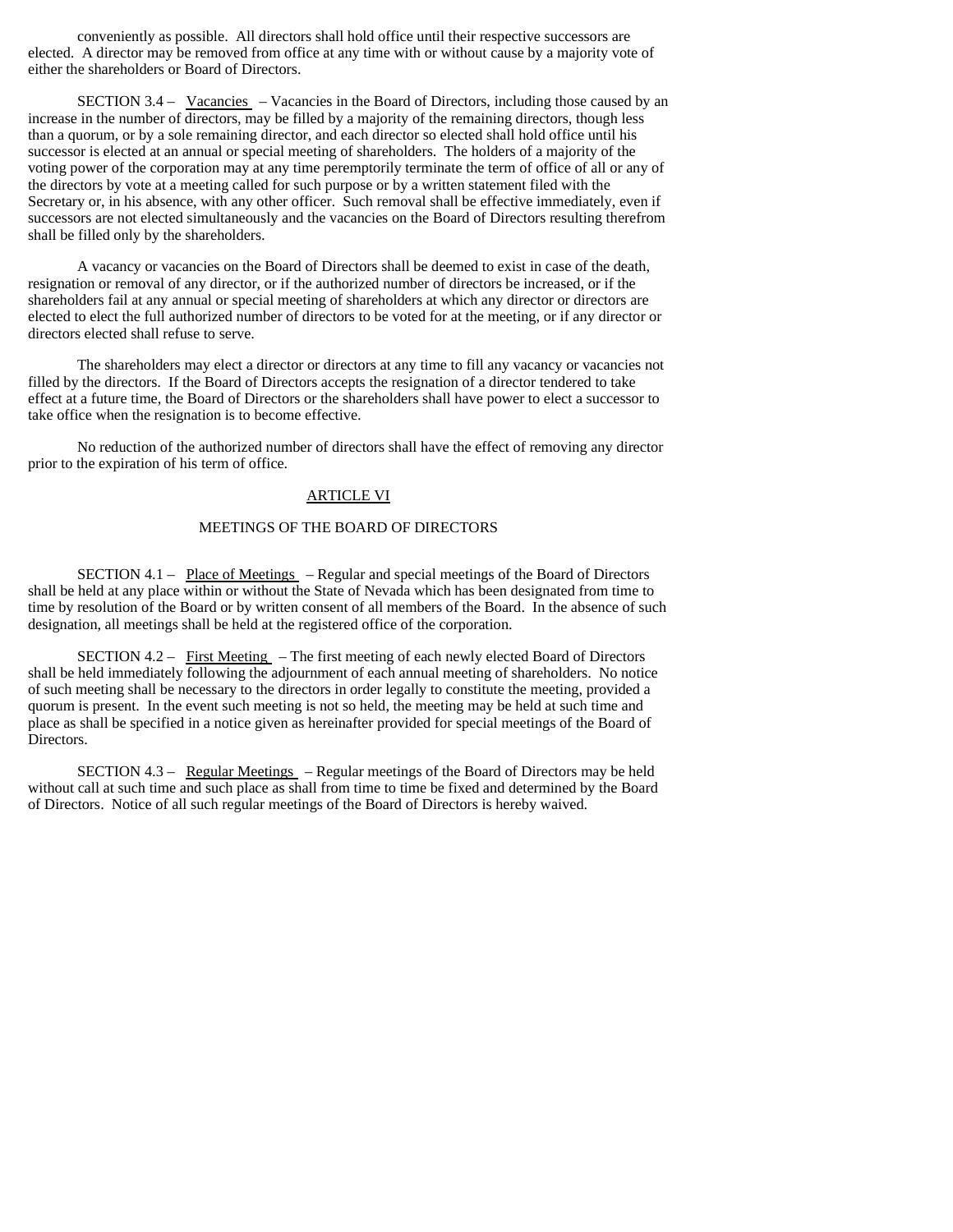SECTION 4.4 – Special Meetings – Special meetings of the Board of Directors for any purposes may be called at any time by the Chairman or the President or, if either is absent or unable or refuses to act, by the consensus of any two (2) other directors.

Notice of such special meetings, unless waived by attendance thereat or by written consent to the holding of the meeting, shall be given by written notice mailed at least seven (7) days before the date of such meeting or be hand delivered or sent by telegram at least three (3) days before the date such meeting is to be held. If mailed, such notice shall be deemed to be delivered when deposited in the United States mail with postage thereon addressed to the director at his residence or usual place of business. If notice be given by telegraph, such notice shall be deemed to be delivered when the same is delivered to the telegraph company.

SECTION 4.5 – Notice of Adjournment – Notice of the time and place of holding an adjourned meeting need not be given to absent directors if the time and place is fixed at the meeting adjourned.

SECTION 4.6 – Waiver of Notice – The transactions of any meeting of the Board of Directors, however called and noticed or wherever held, shall be as valid as though had the meeting been duly held after regular call and notice, if a quorum is present, and if, either before or after the meeting, each of the directors not present signs a written waiver of notice, or a consent to holding such meeting, or an approval of the minutes thereof. All such waivers, consents or approvals shall be filed with the corporate records and made a part of the minutes of the meeting.

SECTION  $4.7 -$  Quorum  $- A$  majority of the total number of directors shall be necessary to constitute a quorum for the transaction of business, except to adjourn as hereinafter provided. Every act or decision done or made by a majority of the directors present at a meeting duly held at which a quorum is present shall be regarded as the act of the Board of Directors, unless a greater number is required by law or by the Articles of Incorporation. The directors present at a duly called or held meeting at which a quorum is present may continue to do business until adjournment, notwithstanding the withdrawal of enough directors to leave less than a quorum.

SECTION 4.8 – Meetings by Telephone – Members of the Board of Directors of the corporation, or any committee designated by the Board of Directors, may participate in a meeting of the Board of Directors or committee by means of conference telephone or similar communications equipment, by means of which all persons participating in the meeting can hear one another, and such participation in a meeting shall constitute presence in person at the meeting.

SECTION 4.9 – Adjournment – A quorum of the directors may adjourn any Board of Directors or committee meeting to meet again at a stated day and hour; provided, however, that in the absence of a quorum, a majority of the directors present at any Board of Directors or committee meeting may adjourn from time to time until the time fixed for the next regular meeting of the Board or Directors or committee.

SECTION 4.10 – Action Without Meeting – Any action which may be taken at a meeting of the Board of Directors, may be taken without a meeting if authorized by a writing signed by all of the directors who would be entitled to vote upon such action at said meeting, and filed with the Secretary of the corporation, or such other procedure followed as may be prescribed by statute or these Bylaws.

SECTION 4.11 – Votes and Voting All votes required of directors hereunder may be by voice vote or show of hands, unless a written ballot is requested, which request may be made by any one director. Each director shall have one vote, unless the Articles of Incorporation provide that directors elected by the holders of a class or series of stock shall have more or less than one vote per director on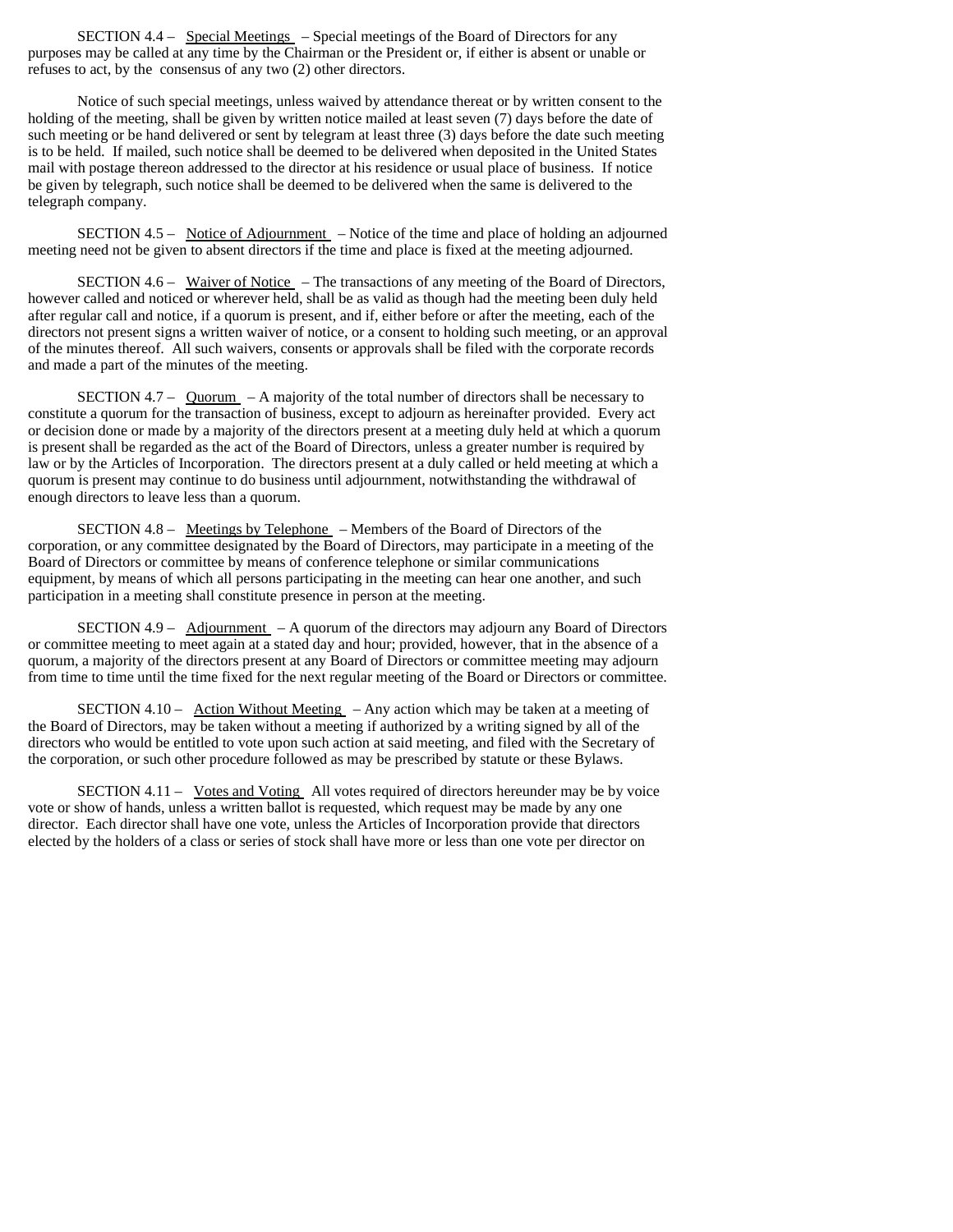any matter. Every reference to a majority or other proportion of directors shall refer to a majority or other proportion of the votes of such directors.

SECTION 4.12 – Inspection of Books and Records – Any director shall have the right to examine the corporation's stock ledger, a list of its shareholders entitled to vote, and its other books and records for a purpose reasonably related to such person's position as a director. When there is any doubt concerning the inspection rights of a director, the parties may petition the District Court, which may, in its discretion, determine whether an inspection may be made and whether any limitations or conditions should be imposed upon the same.

## ARTICLE V

## COMMITTEES OF DIRECTORS

SECTION 5.1 – Power to Designate – The Board of Directors may, by resolution adopted by a majority of the entire Board, designate one or more committees of the Board of Directors, each committee to consist of one or more of the directors of the corporation which, to the extent provided in the resolution, shall have and may exercise the power of the Board of Directors in the management of the business and affairs of the corporation and may have power to authorize the seal of the corporation to be affixed to all papers which may require it. Such committee or committees shall have such name or names as may be determined from time to time by the Board of Directors. The members of any such committee present at any meeting and not disqualified from voting may, whether or not they constitute a quorum, unanimously appoint another member of the Board of Directors to act at the meeting in the place of any absent or disqualified member. At meetings of such committees, a majority of the members or alternate members shall constitute a quorum for the transaction of business, and the act of a majority of the members or alternate members at any meeting at which there is a quorum shall be the act of the committee.

SECTION 5.2 – Regular Minutes – The committees shall keep regular minutes of their proceedings and report the same to the Board of Directors.

SECTION 5.3 – Action Without Meeting – Any action which may be taken at a committee meeting, may be taken without a meeting if authorized by a writing signed by all of the directors who are a member of said committee and would be entitled to vote upon such action at said meeting, and filed with the Secretary of the corporation, or such other procedure followed as may be prescribed by statute or these Bylaws.

#### ARTICLE VI

#### COMPENSATION OF DIRECTORS

SECTION 6.1 – Fees and Compensation – Directors may be paid their expenses of attending each Board of Directors or committee meeting and may be paid a fixed sum for attendance at each said meeting or a stated salary. Nothing herein contained shall be construed to preclude any director from serving the corporation in any other capacity as an officer, agent, employee, or otherwise, and receiving compensation therefore. Members of special or standing committees may be allowed like reimbursement and compensation for attending committee meetings.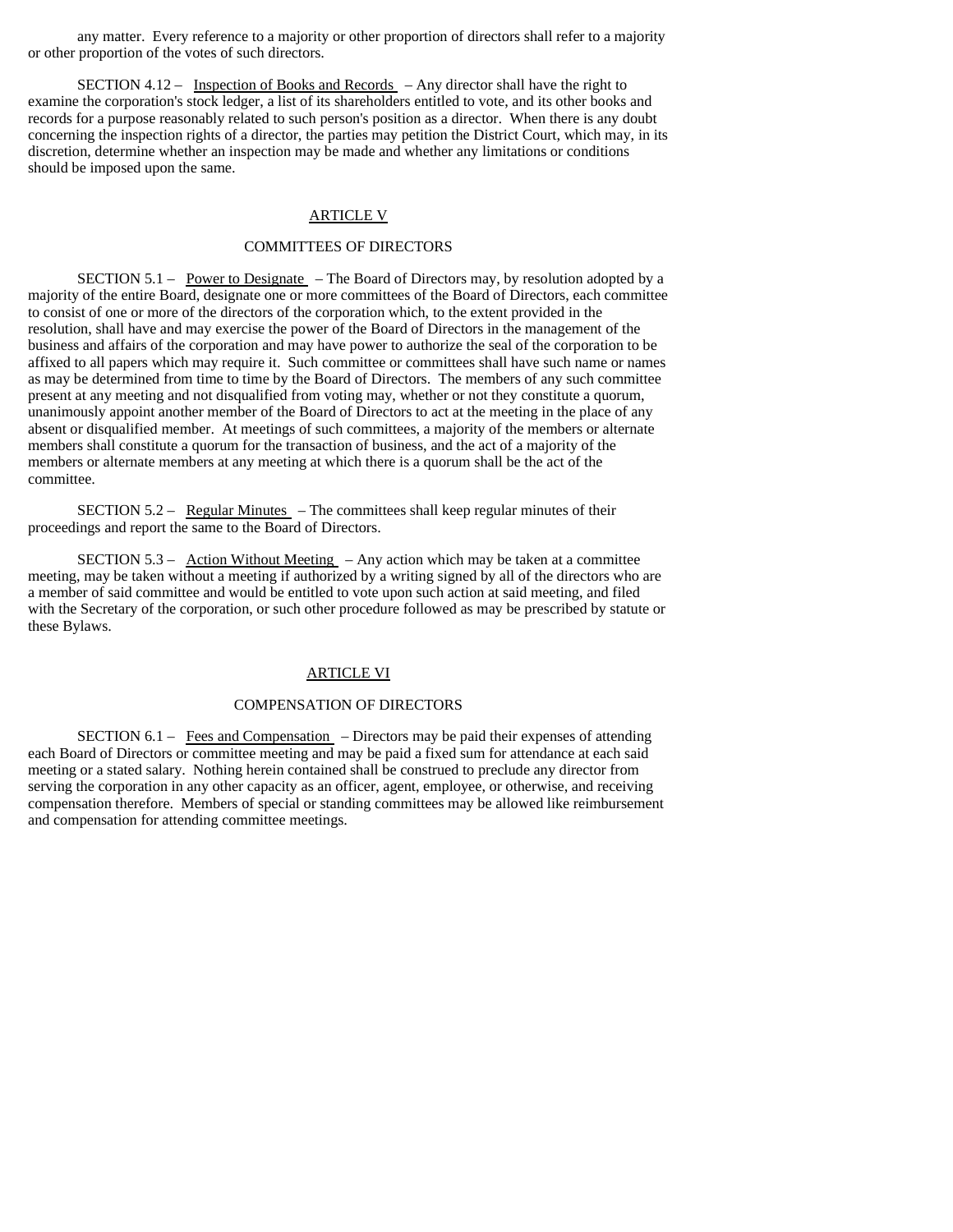## ARTICLE VII

#### **OFFICERS**

SECTION 7.1 – Appointment of Officers – The officers of the corporation shall be chosen by the Board of Directors and shall be a President, a Secretary and a Treasurer. Any person may hold two or more offices.

SECTION 7.2 – Time of Appointment – The Board of Directors at its first meeting after each annual meeting of stockholders shall choose a Chairman of the Board who shall be a director, and shall choose a President, a Secretary and a Treasurer, none of whom need to be directors.

SECTION 7.3 - Additional Officers - The Board of Directors may appoint a Vice-Chairman of the Board, Vice-Presidents and one or more Assistant Secretaries and Assistant Treasurers and such other officers and agents as it shall deem necessary who shall hold their offices for such terms and shall exercise such powers and perform such duties as shall be determined from time to time by the Board of Directors.

SECTION 7.4 – Compensation of Officers – Officers and other employees of the corporation shall receive such salaries or other compensation as shall be determined by resolution of the Board of Directors, adopted in advance or after the rendering of the services, or by employment contracts entered into by the Board of Directors. The power to establish salaries of officers, other than the President or Chairman of the Board, may be delegated to the President, Chairman of the Board or a committee.

SECTION 7.5 – Vacancies – The officers of the corporation shall hold office at the pleasure of the Board of Directors. Any officer elected or appointed by the Board of Directors may be removed at any time by the Board of Directors. Any vacancy occurring in any office of the corporation by death, resignation, removal or otherwise shall be filled by the Board of Directors. Any officer may resign at any time upon written notice to the Board of Directors.

SECTION 7.6 – Chairman of the Board – The Chairman of the Board shall, if present, preside at all meetings of the Board of Directors, and shall see that all orders and resolutions of the Board of Directors are carried into effect.

SECTION 7.7 – Vice-Chairman – The Vice-Chairman shall, in the absence or disability of the Chairman of the Board, perform the duties and exercise the powers of the Chairman of the Board and shall perform such other duties as the Board of Directors may from time to time prescribe.

SECTION 7.8 – President – The President shall be, in the absence of a specially appointed officer, the chief executive officer of the corporation and shall, subject to the control of the Board of Directors, have active and general supervision, direction and control of the business and officers of the corporation. He shall preside at all meetings of the shareholders and, in the absence of the Chairman of the Board or Vice-Chairman(s), at all meetings of the Board of Directors, if he is a director. He shall sign and execute on behalf of the corporation all instruments requiring such signing and execution except to the extent of the signing and execution thereof that is expressly designated by the Board of Directors to some other officer or agent of the corporation. He shall be ex officio member of all standing committees, if he is a director, including the executive committee, if any, and shall have the general powers and duties of management usually vested in the office of President of a corporation, and shall have such other powers and duties as may be prescribed by the Board of Directors, Articles of Incorporation, Nevada statute or these Bylaws.

SECTION 7.9 – Vice-President – In the absence or disability of the President, the Vice-President or Vice-Presidents, if there is such an officer or officers, in order of their rank as fixed by the Board of Directors, or if not ranked, the Vice-President designated by the Board of Directors, shall perform all the duties of the President, and when so acting shall have all the powers of, and be subject to all the restrictions upon, the President. The Vice-President shall have such other powers and perform such other duties as from time to time may be prescribed for them respectively by the Board of Directors or these Bylaws.

SECTION 7.10 – Secretary – The Secretary shall act under the direction of the President and shall keep, or cause to be kept, a book of minutes at the registered office or such other place as set forth by resolution of the Board of Directors, of all meetings of directors and shareholders, with the time and place of meeting, whether regular or special, and if special, how authorized, the notice thereof given, the names of those present at directors' meetings, the number of shares present or represented at shareholders' meetings and the proceedings thereof.

The Secretary shall keep, or cause to be kept, at the registered office, the office of the corporation's transfer agent or such other place as set forth by resolution of the Board of Directors, a stock ledger, or a duplicate stock ledger, showing the names of the shareholders and their addresses, the number and classes of shares held by each, the number and date of certificates issued for the same, and the number and date of cancellation of every certificate surrendered for cancellation.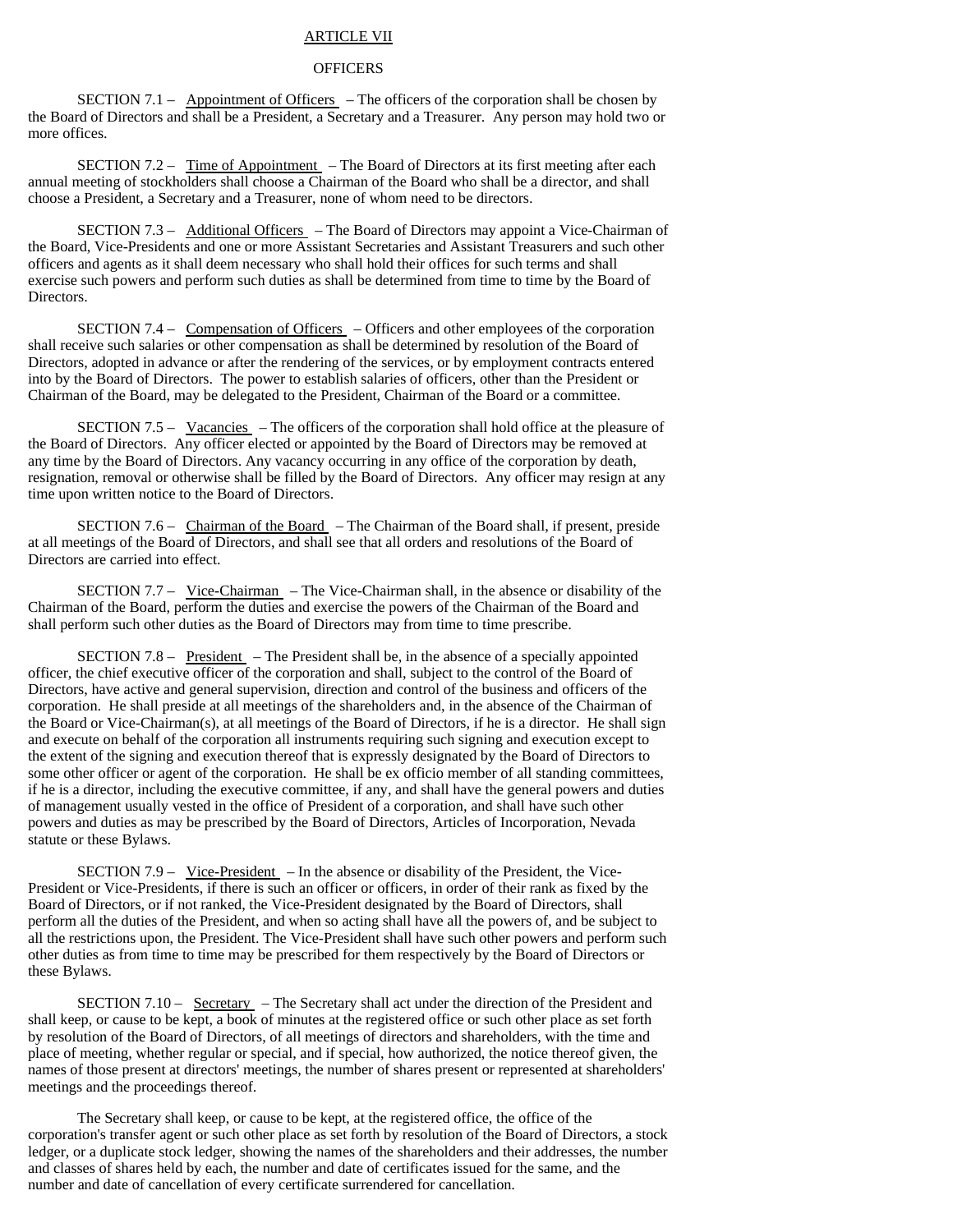The Secretary shall give, or cause to be given, notice of all the meetings of the shareholders and special meetings of the Board of Directors as required by these Bylaws, and he shall keep the seal of the corporation in safe custody, and shall have such other powers and perform such other duties as may be prescribed by the President or the Board of Directors.

SECTION 7.11 – Assistant Secretaries – The Assistant Secretaries shall act under the direction of the President. In order of their seniority, unless otherwise determined by the President or Board of Directors, they shall, in the absence or disability of the Secretary, perform the duties and exercise the powers of the Secretary. They shall perform such other duties and have such other powers as the President or the Board of Directors may prescribe from time to time.

SECTION 7.12 – Treasurer – The Treasurer shall act under the direction of the President and shall keep and maintain, or cause to be kept and maintained, adequate and correct accounts of the properties and business transactions of the corporation, including accounts of its assets, liabilities, receipts, disbursements, gains, losses, capital, surplus and shares. Any surplus, including earned surplus, paid in surplus and surplus arising from a reduction of stated capital, shall be classified according to source and shown in a separate account. The books of account shall at all reasonable times be open to inspection by any director.

The Treasurer shall deposit all monies and other valuables in the name and to the credit of the corporation with such depositories as may be designated by the Board of Directors. He shall disburse the funds of the corporation as may be ordered by the President or Board of Directors, shall render to the President and Board of Directors, whenever they request it, an account of all of his transactions as Treasurer and of the financial condition of the corporation, and shall have such other powers and perform such other duties as may be prescribed by the Board of Directors.

SECTION 7.13 – Assistant Treasurer – The Assistant Treasurers shall act under the direction of the President. In the order of their seniority, unless otherwise determined by the President or the Board of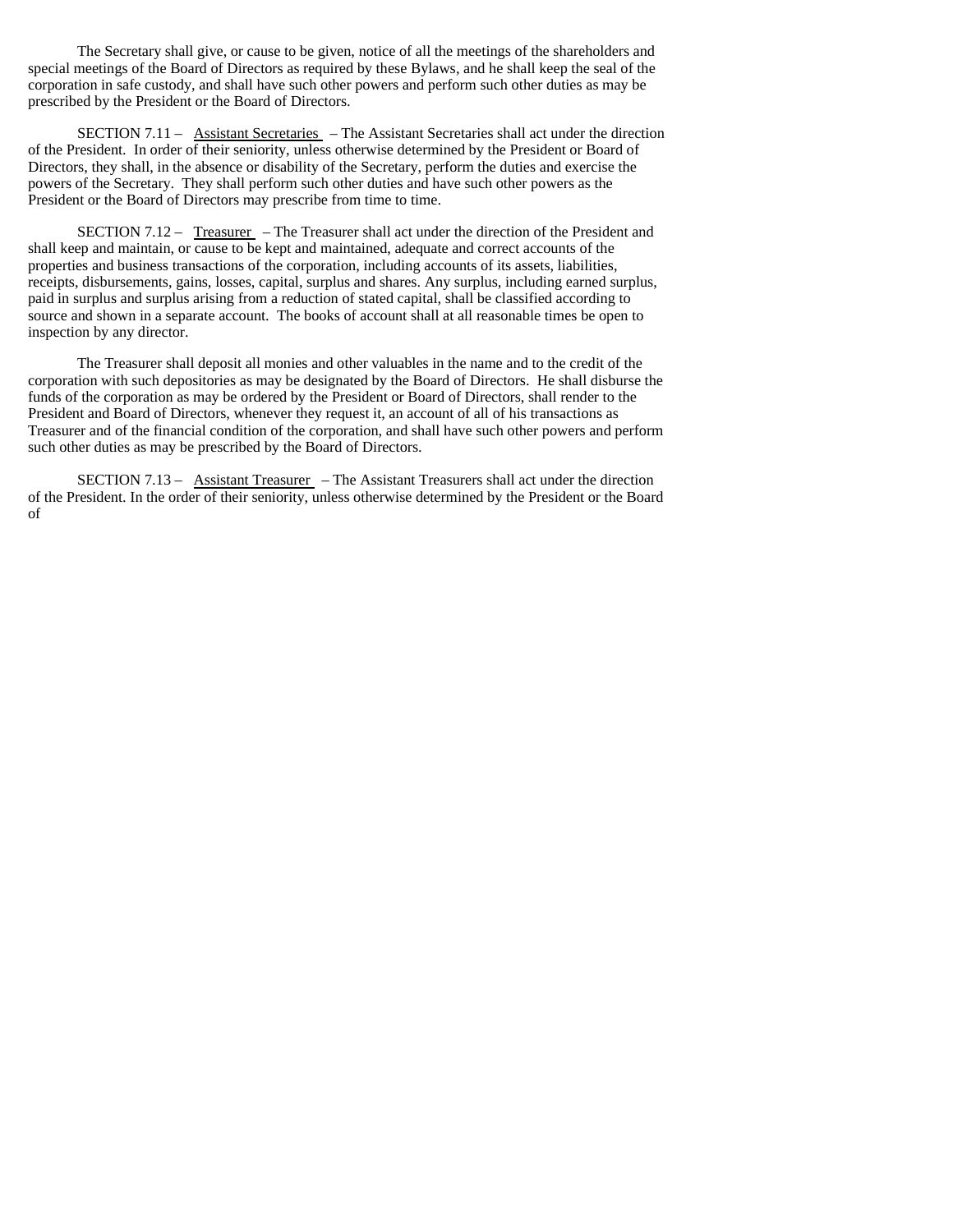Directors, they shall, in the absence or disability of the Treasurer, perform the duties and exercise the powers of the Treasurer. They shall perform such other duties and have such other powers as the President or the Board of Directors may prescribe from time to time.

SECTION 7.14 – Surety – If required by the Board of Directors, the Treasurer or Assistant Treasurers shall give the corporation a bond in such sum and with such surety or sureties as shall be satisfactory to the Board of Directors for the faithful performance of the duties of such office and for the restoration to the corporation, in case of his death, resignation, retirement or removal from office, of all books, papers, vouchers, money and other property of all kind in his possession or under his control belonging to the corporation.

#### **ARTICLE VIII**

#### CERTIFICATES OF STOCK

SECTION 8.1 – Share Certificates – Every shareholder shall be entitled to have a certificate signed by the President or a Vice-President and the Treasurer or an Assistant Treasurer, or the Secretary or an Assistant Secretary of the corporation, certifying the number of shares owned by him in the corporation. If the corporation shall be authorized to issue more than one class of stock or more than one series of any class, the designations, preferences and relative, participating, optional or other special rights of the various classes of stock or series thereof and the qualifications, limitations or restrictions of such rights, shall be set forth in full or summarized on the face or back of the certificate which the corporation shall issue to represent such stock.

SECTION 8.2 – Transfer Agent – If a certificate is signed (a) by a transfer agent other than the corporation or its employees or (b) by a registrar other than the corporation or its employees, the signatures of the officers of the corporation may be facsimiles. In case any officer who has signed or whose facsimile signature has been placed upon a certificate shall cease to be such officer before such certificate is issued, such certificate may be issued with the same effect as though the person had not ceased to be such officer. The seal of the corporation, or a facsimile thereof, may, but need not be, affixed to certificates of stock.

SECTION 8.3 – Lost or Stolen Certificates – The Board of Directors may direct a new certificate or certificates to be issued in place of any certificate or certificates theretofore issued by the corporation alleged to have been lost or destroyed upon making of an affidavit to that fact by the person claiming the certificate of stock to be lost or destroyed. When authorizing such issuance of a new certificate or certificates, the Board of Directors may, in its discretion and as a condition precedent to the issuance thereof, require the owner of such lost or destroyed certificate or certificates, or his legal representative, to advertise the same in such manner as it shall require and/or give the corporation a bond in such sum as it may direct as indemnity against any claim that may be made against the corporation with respect to the certificate alleged to have been lost or destroyed.

SECTION 8.4 – Share Transfers – Upon surrender to the corporation or the transfer agent of the corporation of a certificate for shares duly endorsed or accompanied by proper evidence of succession, assignment or authority to transfer, it shall be the duty of the corporation, if it is satisfied that all provisions of the laws and regulations applicable to the corporation regarding transfer and ownership of shares have been complied with, to issue a new certificate to the person entitled thereto, cancel the old certificate and record the transaction upon its books.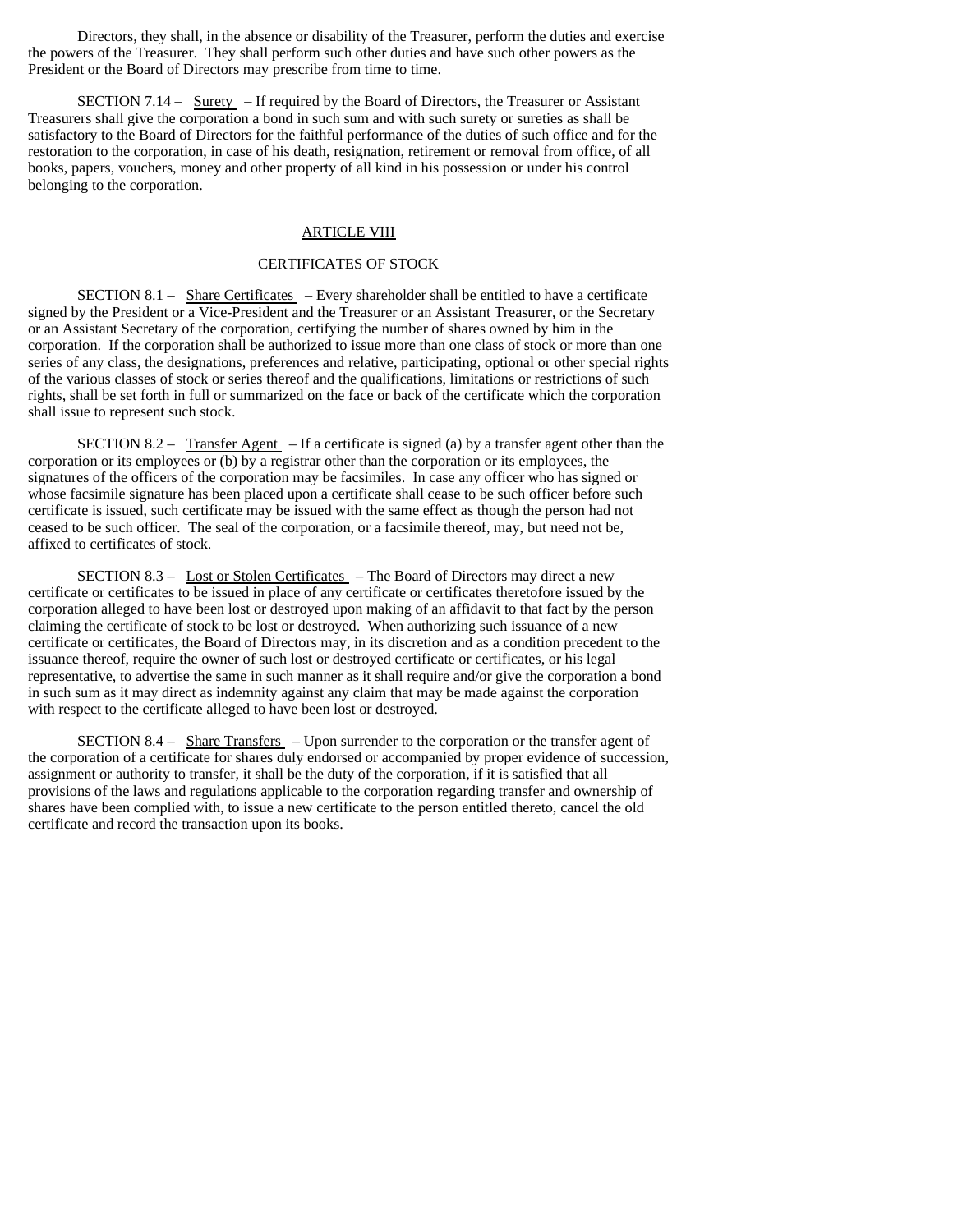SECTION 8.5 – Voting Shareholder – The Board of Directors may fix in advance a date not exceeding sixty (60) days nor less than five (5) days preceding the date of any meeting of shareholders, or the date for the payment of any dividend, or the date for the allotment of rights, or the date when any change or conversions or exchange of capital stock shall go into effect, or a date in connection with obtaining the consent of shareholders for any purpose, as a record date for the determination of the shareholders entitled to notice of and to vote at any such meeting, and any adjournment thereof, or entitled to receive payment of any such dividend, or to give such consent, and in such case, such shareholders, and only such shareholders as shall be shareholder of record on the date so fixed, shall be entitled to notice of and to vote at such meeting, or any adjournment thereof, or to receive payment of such dividend, or to receive such allotment of rights, or to exercise such rights, or to give such consent, as the case may be, notwithstanding any transfer of any stock on the books of the corporation after any such record date fixes as aforesaid.

SECTION 8.6 – Shareholders Record – The corporation shall be entitled to recognize the person registered on its books as the owner of shares to be the exclusive owner for the purposes including voting and dividends, and the corporation shall not be bound to recognize any equitable or other claim to or interest in such share or shares on the part of any other person, whether or not it shall have express or other notice thereof, except as otherwise provided by Nevada statutes.

#### ARTICLE IX

#### GENERAL PROVISIONS

SECTION 9.1 – Dividends – Dividends upon the capital stock of the corporation, subject to the provisions of the Articles of Incorporation, if any, may be declared by the Board of Directors at any regular or special meeting, pursuant to law. Dividends may be paid in cash, in property or in shares of the capital stock, subject to the provisions of the Articles of Incorporation, Nevada statutes and these Bylaws.

SECTION 9.2 – Reserves – Before payment of any dividend, there may be set aside out of any funds of the corporation available for dividends such sum or sums as the directors from time to time, in their absolute discretion, think proper as a reserve or reserves to meet contingencies, or for equalizing dividends or for repairing or maintaining any property of the corporation or for such other purposes as the directors shall think conductive to the interest of the corporation, and the directors may modify or abolish any such reserve in the manner in which it was created.

SECTION 9.3 – Checks and Drafts – All checks, drafts or other orders for payment of money, notes or other evidences of indebtedness, issued in the name of or payable to the corporation, shall be signed or endorsed by the President or such person or persons and in such manner as, from time to time, shall be determined by the Board of Directors.

SECTION 9.4 – Fiscal Year – The Board of Directors shall have the power to fix and from time to time change the fiscal year of the corporation. In the absence of action by the Board of Directors, however, the fiscal year of the corporation shall end each year on the date which the corporation treated as the close of its first fiscal year, until such time, if any, as the fiscal year shall be changed by the Board of Directors.

SECTION 9.5 – Representation of Securities of Other Corporations and Entities – The President, or any other officer, employee or agent designated by the President or Board of Directors, is authorized to vote, represent and exercise on behalf of this corporation all rights incident to any and all securities of any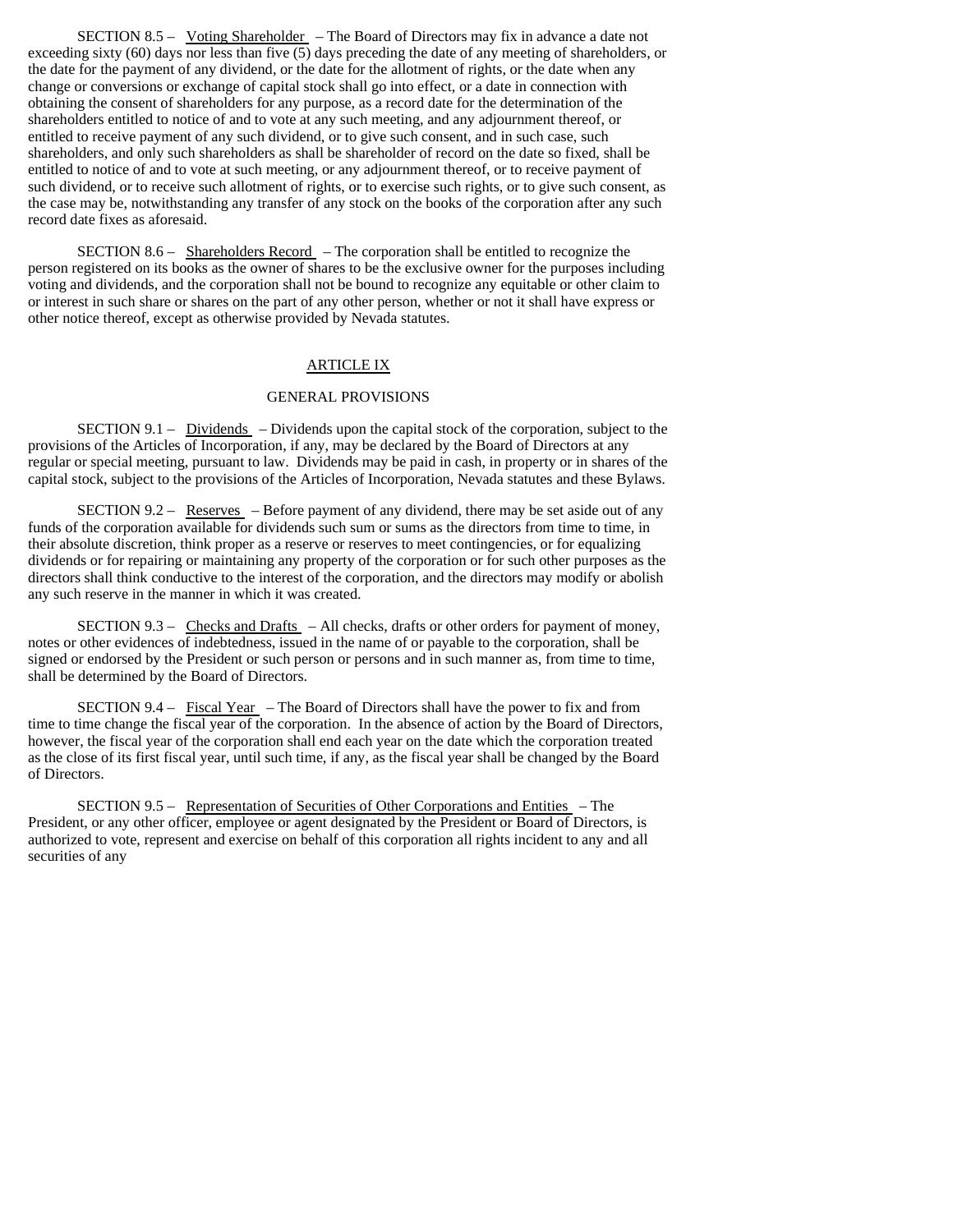other corporation or entity standing in the name of this corporation. The authority herein granted to vote or represent on behalf of this corporation any and all securities held by the corporation in any other corporation or entity may be exercised either in person or by proxy.

SECTION 9.6 – Corporate Automobiles, Aircraft and Other Such Property – In the event corporate automobiles, aircraft or other such property are purchased and made available for use by corporate employees, then any employee utilizing such corporate automobile, aircraft or other such property shall reimburse the corporation for personal use of such corporate automobile, aircraft or other such property at a rate to be determined from time to time by the Board of Directors, unless the Board of Directors so decides otherwise. If personal use is determined to exceed the amount reimbursed, then such additional personal use shall be treated as additional compensation and reported on the employee's IRS Form W-2.

## ARTICLE X

#### INDEMNIFICATION

Every person who was or is a party or is threatened to be made a party to or is involved in any action, suit or proceeding, whether civil, criminal, administrative or investigative, by reason of the fact that he or a person of whom he is the legal representative of is or was a director or officer of the corporation or is or was serving at the request of the corporation as a director or officer of another corporation, or as its representative in a partnership, joint venture, trust or other enterprise, shall be indemnified and held harmless to the fullest extent legally permissible under the General Corporation Law of the State of Nevada against reasonable expenses, including attorneys ' fees incurred in the defense of said proceedings, if both of the following conditions exist:

(A) The person involved in the proceeding is successful in whole or in part, or the proceeding against him is settled with the approval of the court; and

(B) The court finds that his conduct fairly and equitably merits such indemnity.

The amount of such indemnity which may be assessed against the corporation, its receiver, or its trustee, by the court in the same or in a separate proceeding shall be so much of the expenses, including attorneys' fees incurred in the defense of the proceeding, as the court determines and finds to be reasonable. Application for such indemnity may be made either by the person involved in the proceeding or by the attorney or other person rendering services to him in connection with the defense, and the court may order the fees and expenses to be paid directly to the attorney or other person, although he is not a party to the proceeding. Such right of indemnification shall not be exclusive of any other right which such directors, officers or representatives may have or hereafter acquire and, without limiting the generality of such statement, they shall be entitled to their respective rights of indemnification under any Bylaw, agreement, vote of shareholders, provision of law or otherwise, as well as their rights under this Article.

The Board of Directors may cause the corporation to purchase and maintain insurance on behalf of any person who is or was a director or officer of the corporation, or is or was serving at the request of the corporation as a director or officer of another corporation, or as its representative in a partnership, joint venture, trust or other enterprise against any liability asserted against such person and incurred in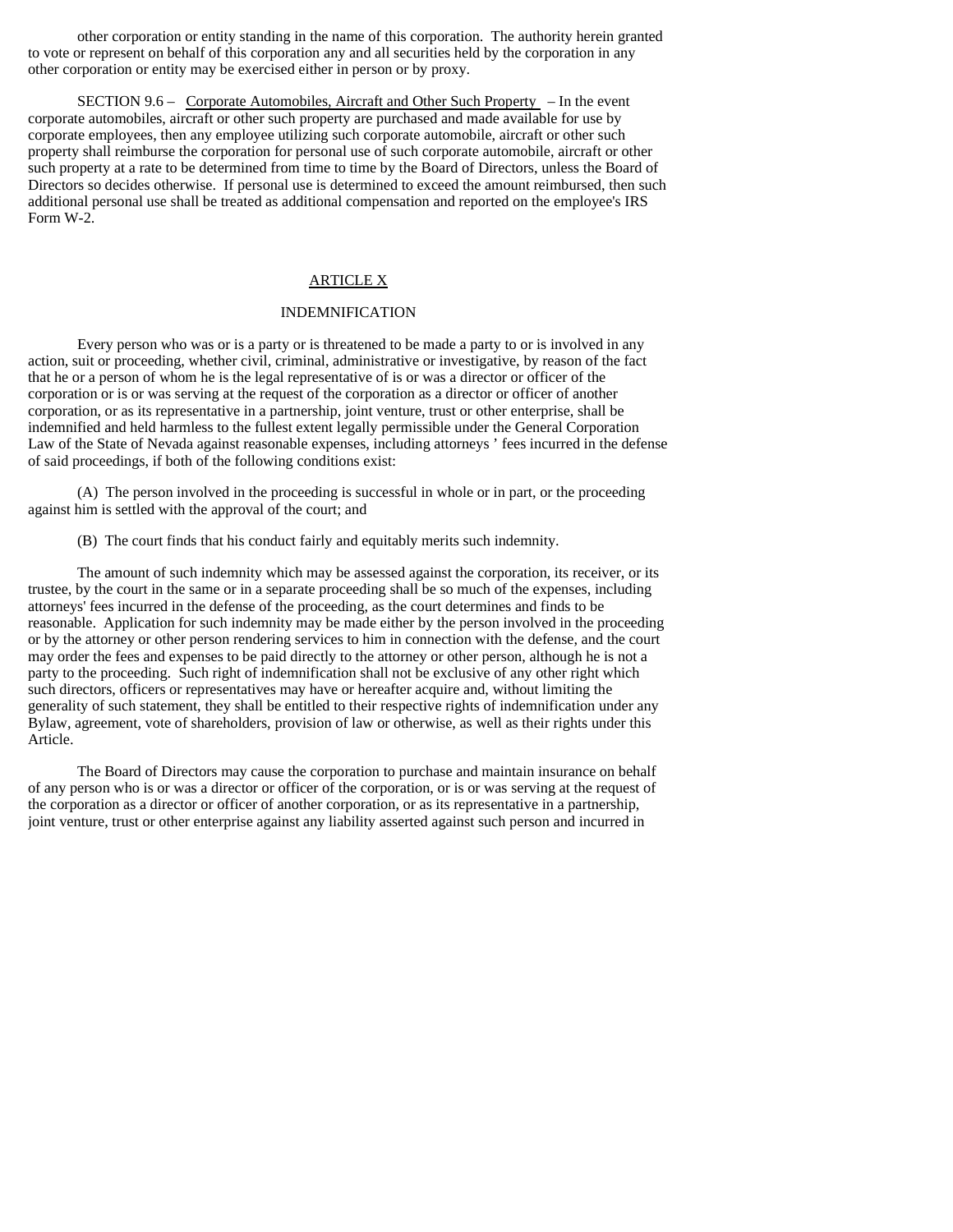any such capacity or arising out of such status, whether or not the corporation would have the power to indemnify such person.

The Board of Directors may from time to time adopt further Bylaws with respect to indemnification and may amend these and such Bylaws to provide at all times the fullest indemnification permitted by the General Corporation Law of the State of Nevada.

## ARTICLE XI

#### **AMENDMENTS**

SECTION 11.1 – By Shareholder – The Bylaws may be amended by a majority vote of all the voting power of the corporation entitled to vote at any annual or special meeting of the shareholders, provided notice of intention to amend shall have been contained in the notice of the meeting.

SECTION 11.2 – By Board of Directors – The Board of Directors by a majority vote of the entire Board of Directors at any meeting, either regular or special, may amend these Bylaws, including Bylaws adopted by the shareholders, but the shareholders may from time to time specify particular provisions of the Bylaws which shall not be amended by the Board of Directors.

APPROVED AND ADOPTED this 9 TH Day of January, 2009.

/s/ Thomas Monahan

Thomas Monahan, Secretary

### CERTIFICATE OF SECRETARY

I hereby certify that I am the Secretary of Virtual Learning Company, Inc., and that the foregoing Bylaws, consisting of 14 pages, constitute the code of Bylaws of Virtual Learning Company, Inc., as duly adopted at a meeting of the Board of Directors of the corporation held on January 9, 2009.

IN WITNESS WHEREOF, I have hereunto subscribed my name this  $27<sup>th</sup>$  day of May, 2011.

/s/ Thomas Monahan

Thomas Monahan, Secretary